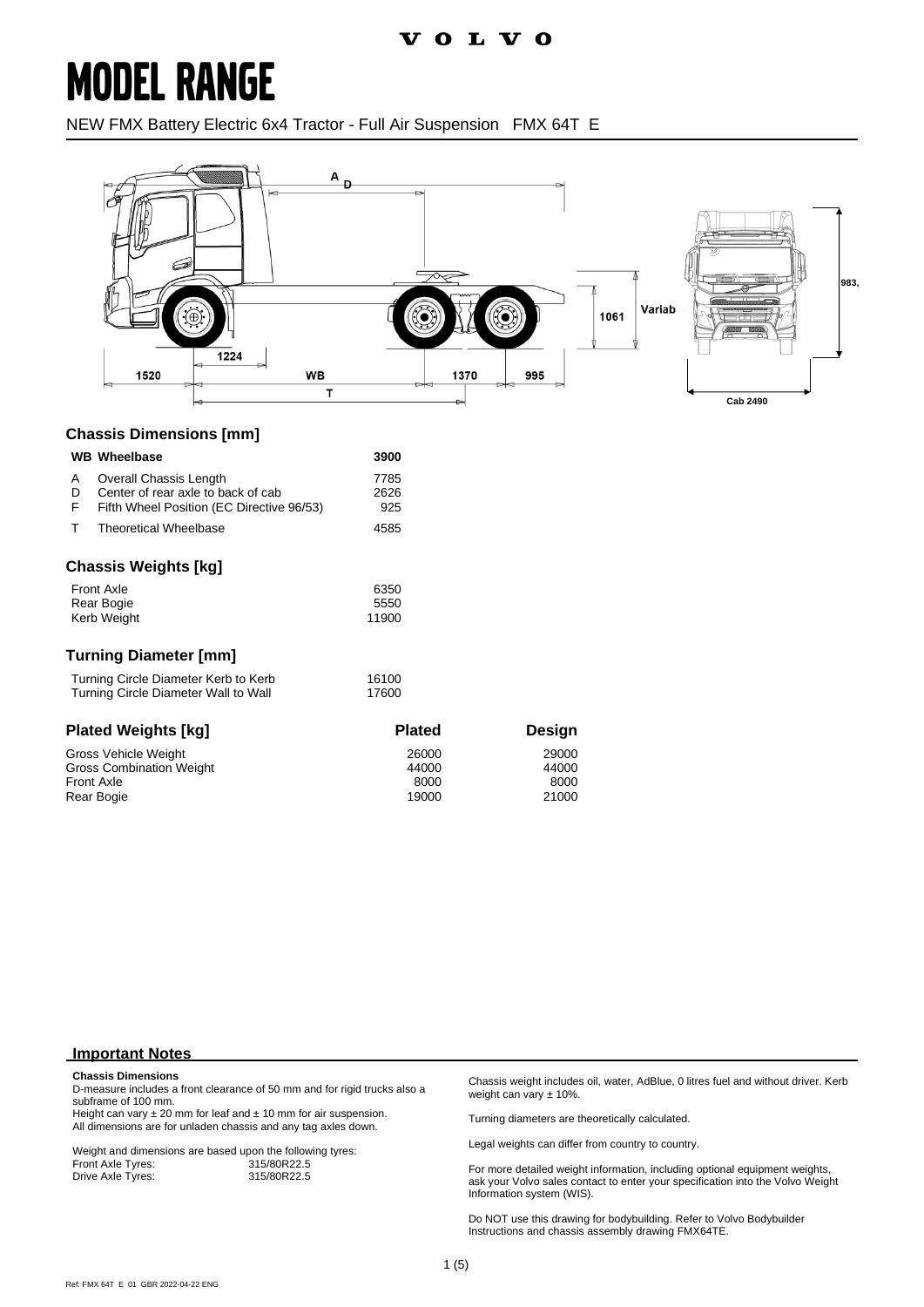### **VOLVO**

## **MODEL RANGE**

### NEW FMX Battery Electric 6x4 Tractor - Full Air Suspension FMX 64T E

| <b>TRUCK USE</b><br>$\blacksquare$ DRM-BE                                    | Balanced & Economy Drive Mode                                                                                                    | □ ASFE-PO                                                | Active steering feature - Volvo Dynamic Steering - VDS - with<br>personal settings and stability assist                       |  |
|------------------------------------------------------------------------------|----------------------------------------------------------------------------------------------------------------------------------|----------------------------------------------------------|-------------------------------------------------------------------------------------------------------------------------------|--|
| <b>PVT-MAP</b>                                                               | I-See Predictive Cruise Control - using map based topography                                                                     | $\square$ Asfe-PS                                        | Active steering feature - Volvo Dynamic Steering - VDS - with<br>personal settings                                            |  |
|                                                                              | information                                                                                                                      | $\square$ auxpark                                        | Auxiliary parking brake - Additional spring brakes                                                                            |  |
| $R$ C-SMOOT                                                                  | Road Conditions - Smooth                                                                                                         | o fil-eeeb                                               | Chassis frame inner liner - From the end of the engine to the                                                                 |  |
| <b>CORE COMPONENTS</b>                                                       |                                                                                                                                  | ∎ FIL-TXEB                                               | end of the bogie<br>Chassis frame inner liner - From gearbox member to the end of                                             |  |
| □ CHH-HIGH                                                                   | Chassis Height - High - for loading heights check the unique<br>BEP chassis drawing attached to this quote                       |                                                          | the bogie                                                                                                                     |  |
| ∎ RADD-GR                                                                    | RADD-GR - 6x4/8x4 Air - High                                                                                                     | $\blacksquare$ BBOX-EF                                   | Battery box position - End of the frame in rear overhang                                                                      |  |
| □ FMXE-HSL                                                                   | Globetrotter                                                                                                                     | ■ BATTAMP<br>$\Box$ Battind                              | Battery management - Voltage and current gauge<br>Battery management - Voltage, current and charge indicators                 |  |
| □ FMXE-LSL<br>■ FMXE-SLP                                                     | Low sleeper<br>Cab - Sleeper - all-steel safety cage design with a roof-<br>mounted emergency escape hatch.                      | <b>D</b> WHC-FOL1<br>$\square$ WHC-FOL2                  | One foldable wheel chock<br>Two foldable wheel chocks                                                                         |  |
|                                                                              | Designed and built to Swedish impact and ECE R29<br>regulations                                                                  | □ WHCP-F<br>$\square$ WHCP-T                             | Wheel chock carrier position - In the front part of the vehicle<br>Wheel chock carrier position - Outer luggage locker        |  |
| <b>EPT2412</b>                                                               | Gearbox - I-shift Automated 12-speed - suitable for gross train<br>weights up to 44tonne                                         | <b>D</b> CHAIN-S                                         | Snow chains                                                                                                                   |  |
| $\blacksquare$ NEM3                                                          | Number of Electrical Motors - 3 - Output 490 kW - 666hp                                                                          | □ HOOK-SC                                                | Snow chain hooks                                                                                                              |  |
|                                                                              | continuous power                                                                                                                 | $\Box$ TOWF-HD1                                          | Front towing device - One heavy-duty front towing device                                                                      |  |
| RTS2370A                                                                     | Drive Axles - RTS2370A 23-tonne single reduction tandem<br>with differential and cross locks*- design GCW 70tonne                | $\square$ Towr-one                                       | Towing hitch attached to rear crossmember                                                                                     |  |
|                                                                              | * Cross locks replaced by a dog clutch if tandem axle lift is<br>specified                                                       | $\square$ TREL15<br>$\blacksquare$ TREL7-7               | Trailer electrical connection - Single 15 pin - ADR certified<br>Trailer electrical connection - 2 x 7 pin - 24N and 24S      |  |
| <b>PACKAGES</b><br>■ INFONDF                                                 | Media Information Platform with Navigation & Volvo Connect                                                                       | □ TBC-DUO<br>$\square$ TBC-EC.<br>$\blacksquare$ TBC-GBR | Duomatic type air line connectors<br>Trailer brakes with EC palm coupling connectors<br>'C' and 'CA' type air line connectors |  |
| $\square$ Driv-E                                                             | "On board" Support<br>Cab Package - Drive                                                                                        | □ TRBR-HCF<br>∎ TRBR-STA                                 | Full pressure hand controlled trailer brake<br>Stationary trailer brake control                                               |  |
| $\square$ Driv-E+<br>□ DRIV-E++                                              | Cab Package - Drive +<br>Cab Package - Drive +                                                                                   | $\square$ TRB-STRE                                       | Stretch Brake - Automatic low speed trailer brake activation to<br>avoid jack-knifing and improve steerability                |  |
| $\square$ 1LIVFM-E<br>□ 2LIVFM-E                                             | Sleep & Resting Package - Living one-bed<br>Sleep & Resting Package - Living two-bed                                             | $\blacksquare$ RFEND-B                                   | Three piece EC approved rear mud wings and spray flaps                                                                        |  |
| □ SAFE-E<br>$\square$ SAFE-E+                                                | Active safety package<br>Active safety package +                                                                                 | $\blacksquare$ RFH-BAS<br>□ RFH-HIG                      | Basic rear wing height<br>High rear wing height - higher wing tops                                                            |  |
| $\square$ RANGOPT3<br>□ RANGOPT4                                             | Range Optimisation Package -3 years prepaid subscription<br>Range Optimisation Package - 4 years prepaid subscription            | $\square$ RFH-LOW<br>$\blacksquare$ BLIGHT-E             | Lower rear wing height - shallower wing tops<br>Emergency brake light                                                         |  |
| Range Optimisation Package - 5 years prepaid subscription<br>$\Box$ RANGOPT5 |                                                                                                                                  | <b>WHEELS &amp; TYRES</b>                                |                                                                                                                               |  |
| <b>CHASSIS</b>                                                               |                                                                                                                                  | ∎ RT-AL                                                  | Wheels - Alcoa brushed aluminium rims - standard holes for                                                                    |  |
| ∎ FSLS-BAS<br>$\square$ FAL10.0                                              | Front suspension levelling - basic stroke<br>Front axle design capacity - 10 tonne - check tyre capacity                         | □ RT-ALDP                                                | long stud fixing<br>Wheels - Alcoa Dura-Bright aluminium rims - standard holes                                                |  |
| EAL8.5<br>$\Box$ FAL9.0                                                      | Front axle design capacity - 8.5 tonnes<br>Front axle design capacity - 9.0 tonne - check tyre capacity                          | □ RT-ALDPD                                               | for long stud fixing<br>Wheels - Alcoa Dura-Bright EVO aluminium rims - countersunk<br>holes for short stud fixing            |  |
| $\Box$ FSTAB<br><b>ESTAB2</b>                                                | Front anti-roll bar - Normal stiffness<br>Front anti-roll bar - Medium stiffness                                                 | $\Box$ RT-ALDU                                           | Wheels - Alcoa brushed aluminium rims - countersunk holes<br>for short stud fixing                                            |  |
| □ FSTAB3<br>RAL21                                                            | Front anti-roll bar - High stiffness<br>Rear bogie design capacity - 21 tonne                                                    | $\square$ Spwt-D<br>$\square$ SPWT-F                     | Spare wheel & tyre with rear tyre pattern<br>Spare wheel & tyre with front tyre pattern                                       |  |
| □ RAL23<br>$\Box$ RAL26                                                      | Rear bogie design capacity - 23 tonne<br>Rear bogie design capacity - 26 tonne                                                   | $\square$ SWCP-T<br>□ SWCP-TP                            | Spare wheel supplied temporarily strapped to chassis<br>Temporary spare wheel carrier on top of chassis frame                 |  |
| ∎ RSTAB1<br>$\square$ RSTAB3                                                 | Rear anti-roll bar - Normal stiffness<br>Rear anti-roll bar - Stiff                                                              | $\Box$ JACK-12T<br>$\scriptstyle\Box$ JACK-15T           | 12 tonne bottle jack                                                                                                          |  |
| RALIM105                                                                     | Rear-axle load limiter - 10.5 tonne - speed controlled                                                                           | $\Box$ JACK-20T                                          |                                                                                                                               |  |
| □ RALIM115<br>□ RALIM13<br><b>RALIM95</b>                                    | Rear-axle load limiter -11.5 tonne - speed controlled<br>Rear-axle load limiter - 13 tonne<br>Rear-axle load limiter - 9.5 tonne | <b>TOOL-BAS</b><br>$\Box$ TOOLKIT                        | <b>Basic Toolkit</b><br>Complete tool kit                                                                                     |  |
| ASF-DL1                                                                      | Air suspension with 1 driving level                                                                                              | $\square$ INFLAHOS                                       | Tyre inflation hose                                                                                                           |  |
| $\square$ ASF-DL3                                                            | Air suspension with 3 driving levels                                                                                             | □ GAUGE-TP                                               | Tyre pressure gauge                                                                                                           |  |
| $\scriptstyle\Box$ actst-to                                                  | Active Steering- Volvo Dynamic Steering - VDS - with extra<br>electronic pump and torque overlay                                 | ∎ CRUIS-E                                                | <b>DRIVELINE EQUIPMENT</b><br>Eco cruise control (with eco-roll and I-cruise, controls in                                     |  |
| □ ASFE-BAS                                                                   | Active steering feature - Basic - Volvo Dynamic Steering - VDS                                                                   |                                                          | steering wheel)                                                                                                               |  |
| □ ASFE-OG                                                                    | - only<br>Active steering feature - Volvo Dynamic Steering - VDS - with<br>stability assist - oversteer                          | $\square$ PTR-D                                          | Gearbox PTO for plug-in pump, 0.71 xeng speed                                                                                 |  |

■ Standard Equipment □ Optional Equipment

For more detailed information about cab and powertrain equipment, please refer to separate specification sheets.

For all possible options and combinations of options please consult your Volvo sales contact who can create a specification to match your requirements using the Volvo Sales Support system (VSS).

The factory reserves the right to modify design and change equipment without previous notification. The specification can vary from country to country.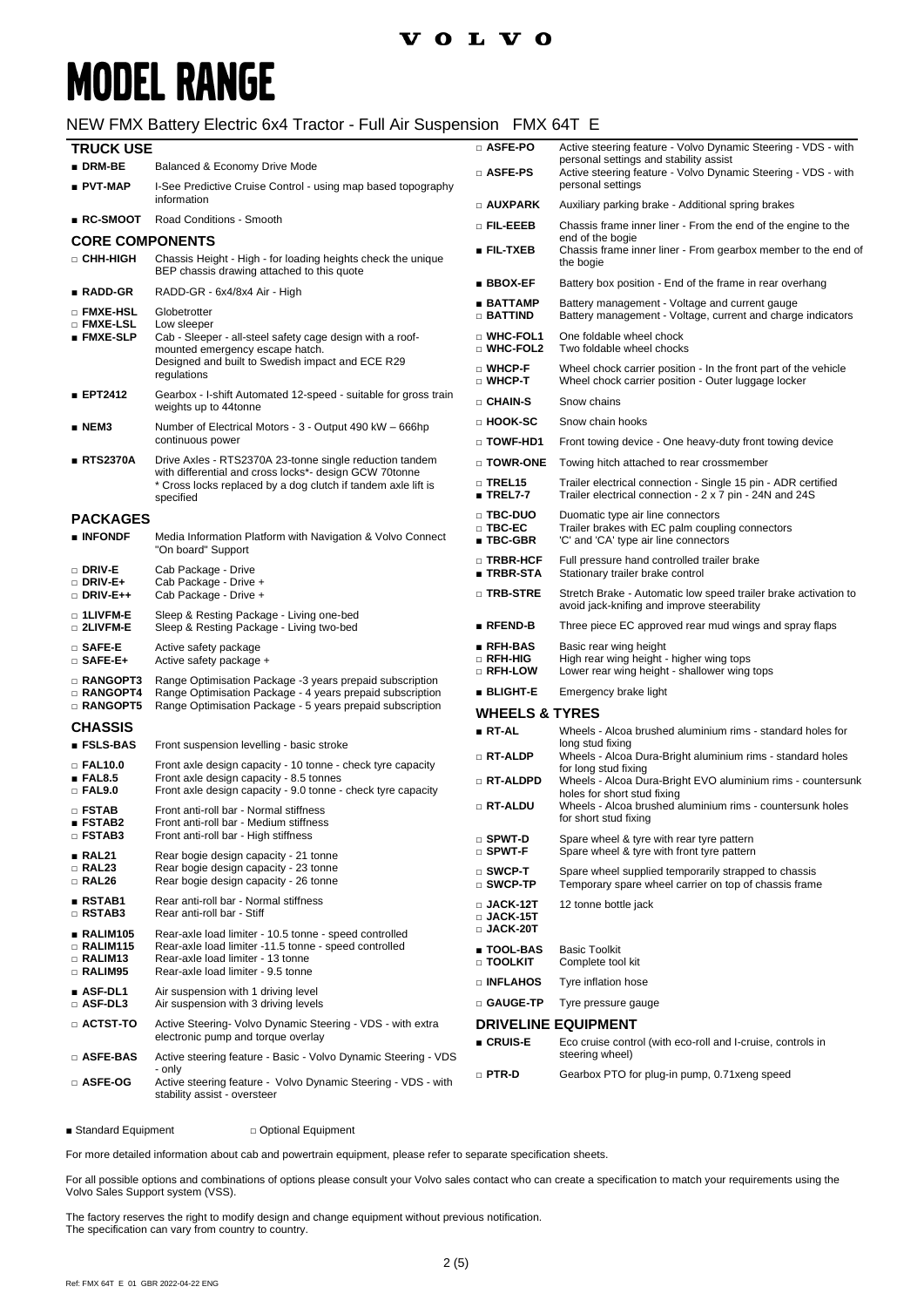# **MODEL RANGE**

### NEW FMX Battery Electric 6x4 Tractor - Full Air Suspension FMX 64T E

| $\square$ PTR-DH                      | Gearbox driven high speed PTO for one plug-in hydraulic                                                                                                          | <b>FIREXT3S</b>                           | Fire extinguisher - 3kg mounted on the seat base                                                                             |
|---------------------------------------|------------------------------------------------------------------------------------------------------------------------------------------------------------------|-------------------------------------------|------------------------------------------------------------------------------------------------------------------------------|
| □ PTR-DM                              | pump<br>Gearbox driven medium speed PTO for one plug-in hydraulic                                                                                                | $\square$ WARNVEST                        | High visibility warning vest - no sleeves                                                                                    |
| $\Box$ PTR-F                          | pump<br>Gearbox driven PTO with rear flange connection                                                                                                           | ■ WARNTRI2                                | Roadside hazard warning triangle                                                                                             |
| $\square$ PTR-FH                      | Gearbox driven high speed PTO with SAE drive flange                                                                                                              | $\Box$ aidkit                             | First aid kit - Legal demand for EU markets including delivery                                                               |
| $\square$ PTR-FL<br>□ PTRD-D          | Gearbox driven low speed PTO with SAE drive flange<br>Gearbox driven HIGH SPEED PTO for two plug-in hydraulic                                                    | □ AIDKIT1B                                | to EU bodybuilder<br>First aid kit - Legal demand for trucks transiting Germany                                              |
|                                       | pumps                                                                                                                                                            | $\square$ WARNLAMP                        | Portable warning lamp                                                                                                        |
| $\Box$ PTRD-D1                        | PTRD-D1 Gearbox driven HIGH SPEED PTO (1 SAE flange &<br>1 plug-in hydraulic pump)                                                                               | □ LAMP-IN                                 | Inspection lamp                                                                                                              |
| □ PTRD-D2                             | Gearbox driven HIGH SPEED PTO (2 SAE flanges & 1 plug-in<br>hyd pump)                                                                                            | $\square$ bulbkit                         | Bulb and fuse kit                                                                                                            |
| □ PTRD-F                              | PTO with 1 DIN + 1 flange connection rear, manual gearbox                                                                                                        | □ WRITEPAD                                | Writing pad                                                                                                                  |
| $\Box$ HPG-F101                       | Parker F1-101 gearbox mounted, fixed displacement, single                                                                                                        | ■ DST-CF4                                 | Driver seat - Suspended, adjustable shock absorber, travel,                                                                  |
| $\square$ HPG-F41                     | flow, hydraulic pump<br>Parker F1-41 gearbox mounted, fixed displacement, single<br>flow, hydraulic pump                                                         | □ DST-CF5                                 | backrest & lumbar controls with integrated seatbelt<br>Driver seat - Suspended with adjustable shock absorber,               |
| $\Box$ HPG-F51                        | Parker F1-51 gearbox mounted, fixed displacement, single                                                                                                         | $\square$ DST-CF6                         | travel, backrest, lumbar & heat controls with integrated seatbelt<br>Driver seat - Suspended with adjustable shock absorber, |
| $\Box$ HPG-F61                        | flow, hydraulic pump<br>Parker F1-61 gearbox mounted, fixed displacement, single<br>flow, hydraulic pump                                                         |                                           | travel, backrest, lumbar, heat and ventilation controls with<br>integrated seatbelt                                          |
| $\square$ HPG-F81                     | Parker F1-81 gearbox mounted, fixed displacement, single                                                                                                         | $\square$ SBD-RED                         | Seat belt colour - Red                                                                                                       |
|                                       | flow, hydraulic pump                                                                                                                                             | □ PST-BAS1                                | Passenger seat - Fixed non suspended fold up with seatbelt                                                                   |
| ■ STWPOS-R                            | Steering wheel position - RIGHT-HAND DRIVE                                                                                                                       | $\square$ PST-CF4                         | mounted on cab "B" post<br>Passenger seat - Suspended, adjustable shock absorber,                                            |
| $\square$ stwm-le                     | Leather steering wheel                                                                                                                                           | $\square$ PST-CF5                         | travel, backrest & lumbar controls with integrated seatbelt<br>Passenger seat - Suspended with adjustable shock absorber,    |
| ■ STGW-AD2<br>□ ARSL                  | Adjustable steering wheel with neck tilt                                                                                                                         |                                           | travel, backrest, lumbar & heat controls with integrated seatbelt                                                            |
|                                       | Additional road speed limit - switch in dashboard                                                                                                                | <b>PST-STD2</b>                           | Passenger seat - Fixed with backrest adjustment, non<br>suspended with seatbelt mounted on cab "B" post                      |
| ∎ ESP-BAS1                            | <b>Electronic Stability Control</b>                                                                                                                              | <b>DIPST-STD4</b>                         | Passenger seat - Standard suspended with seatbelt mounted<br>on cab "B" post                                                 |
| □ ESPC-RO                             | ESP (Electronic Stability Program) functionality control -<br>Reduced / Off                                                                                      | □ SBPRE-PS                                | Passenger seat belt pretensioner                                                                                             |
| □ HWSS-AC                             | Adaptive cruise control with forward collision warning                                                                                                           | □ ARMRE-BB                                | Armrests - Two on both driver & passenger seats                                                                              |
| □ HWSS-ACB<br>$\blacksquare$ HWSS-FCB | Adaptive cruise control ACC with forward collision warning and<br>AEBS advanced emergency brake system<br>Forward collision warning with AEBS advanced emergency | □ ARMRE-DB<br>□ ARMRE-PB                  | Armrests - Two on the driver seat<br>Armrests - Two on the passenger seat                                                    |
|                                       | brake system                                                                                                                                                     | □ ARU-BAS                                 | Armrest upholstery - Vinyl                                                                                                   |
| $\blacksquare$ LSS-DW                 | Lane departure-warning system                                                                                                                                    | □ ARU-LEA                                 | Armrest upholstery - Leather                                                                                                 |
| LCS4                                  |                                                                                                                                                                  | ■ FMAT-RUB<br>$\square$ FMAT-TX2          | Footwell floor mats - Rubber<br>Footwell floor mats - Two sets, Rubber and textile with an                                   |
| $\Box$ DAS-W                          | Driver Alert Support system                                                                                                                                      |                                           | embossed pile supplied in the cab                                                                                            |
| □ RSENS-W                             | Rain sensing windscreen wipers                                                                                                                                   | LBK70                                     | Lower bunk 700 x2000 mm, fixed                                                                                               |
| $CU-ECC$                              | Cab Climate Unit - Electrically controlled air conditioning with<br>sun sensor                                                                                   | □ MATL-FI<br>■ MATL-SF                    | Firm lower bunk pocket sprung mattress<br>Lower flexizone mattress - semi-firm, pocket springs up to                         |
| □ CU-ECC2                             | Cab Climate Unit - Electrically controlled air conditioning with a<br>carbon filter, sun, mist, and air quality sensor                                           |                                           | 100kg - 16 stone                                                                                                             |
| ∎ IMMOBIL                             | Thatcham H2 approved immobiliser                                                                                                                                 | □ OLMAT-BA<br>$\square$ OLMAT-PR          | 35mm mattress overlay protector<br>50mm premium mattress overlay protector                                                   |
| □ ALARM-E                             | Enhanced vehicle alarm - Thatcham H1 approved - Cab plus<br>external sensor for body/trailer                                                                     | $\square$ TBK60F<br>$\square$ TBK70F      | Fixed foldable top bunk 600 x 1900mm<br>Fixed foldable top bunk 700 x 1900mm                                                 |
| <b>E ALCOLOCK</b> Alcolock            |                                                                                                                                                                  | ■ CCPARK                                  | Cab parking climate - fitted                                                                                                 |
| <b>BUPMON</b>                         | Back up monitor - Digital reverse camera, parameter & lead<br>supplied loose in cab.                                                                             | $\square$ ETSB-F                          | Storage on engine tunnel - Central document box with two rear<br>cup holders                                                 |
| <b>DISUNS-BS</b><br><b>u</b> ISUNS-DS | Side sun visor - Driver & passenger side<br>Side sun visor - Driver-side                                                                                         | $\square$ RUS-BAS<br>□ RUS-HIG            | Rear cab upper storage - 300 mm high<br>Rear cab upper storage - 440 mm high - volume 245 litres                             |
| □ ISUNF-RE<br>∎ ISUNF-RM              | Electrically operated textile interior sun blind<br>Manually operated textile interior sun blind                                                                 | □ REF-ICPK<br>□ REFR-RUS                  | Fridge: engine tunnel mounted preparation kit<br>Fridge - 28 litre rear upper wall mounted with dividers                     |
| □ ADFS                                | Two extra DIN slots in front shelf - can be fitted with card or                                                                                                  | □ MICRO-PK                                | Wiring preparation kit for microwave oven                                                                                    |
|                                       | drawer available as an accessory                                                                                                                                 | $BOTH-D$                                  | One bottle holder under dashboard centre section                                                                             |
| ∎ BUPALARM                            | Reverse alarm                                                                                                                                                    | □ COFMA-PK                                | Coffee maker, preparation kit.                                                                                               |
| <b>D</b> Rtoll-pk                     | Road toll PREPARATION kit for trucks operating with "Toll<br>Collect" in Germany                                                                                 | $\blacksquare$ INLI-BAS<br>$\Box$ INLI-NL | Interior white LED lights - basic<br>Interior white and red night LED light with no dimmer                                   |
| ∎ LOADIND                             | Load indicator with central dashboard display                                                                                                                    | □ INLI-NLD                                | Interior white and red night LED light with dimmer                                                                           |
| $\Box$ REMC-MF                        | Multi-functio wireless remote control                                                                                                                            | $\square$ Arl-flex                        | Two flexible reading lamps (snake lamps)                                                                                     |

■ Standard Equipment □ Optional Equipment

For more detailed information about cab and powertrain equipment, please refer to separate specification sheets.

For all possible options and combinations of options please consult your Volvo sales contact who can create a specification to match your requirements using the Volvo Sales Support system (VSS).

The factory reserves the right to modify design and change equipment without previous notification. The specification can vary from country to country.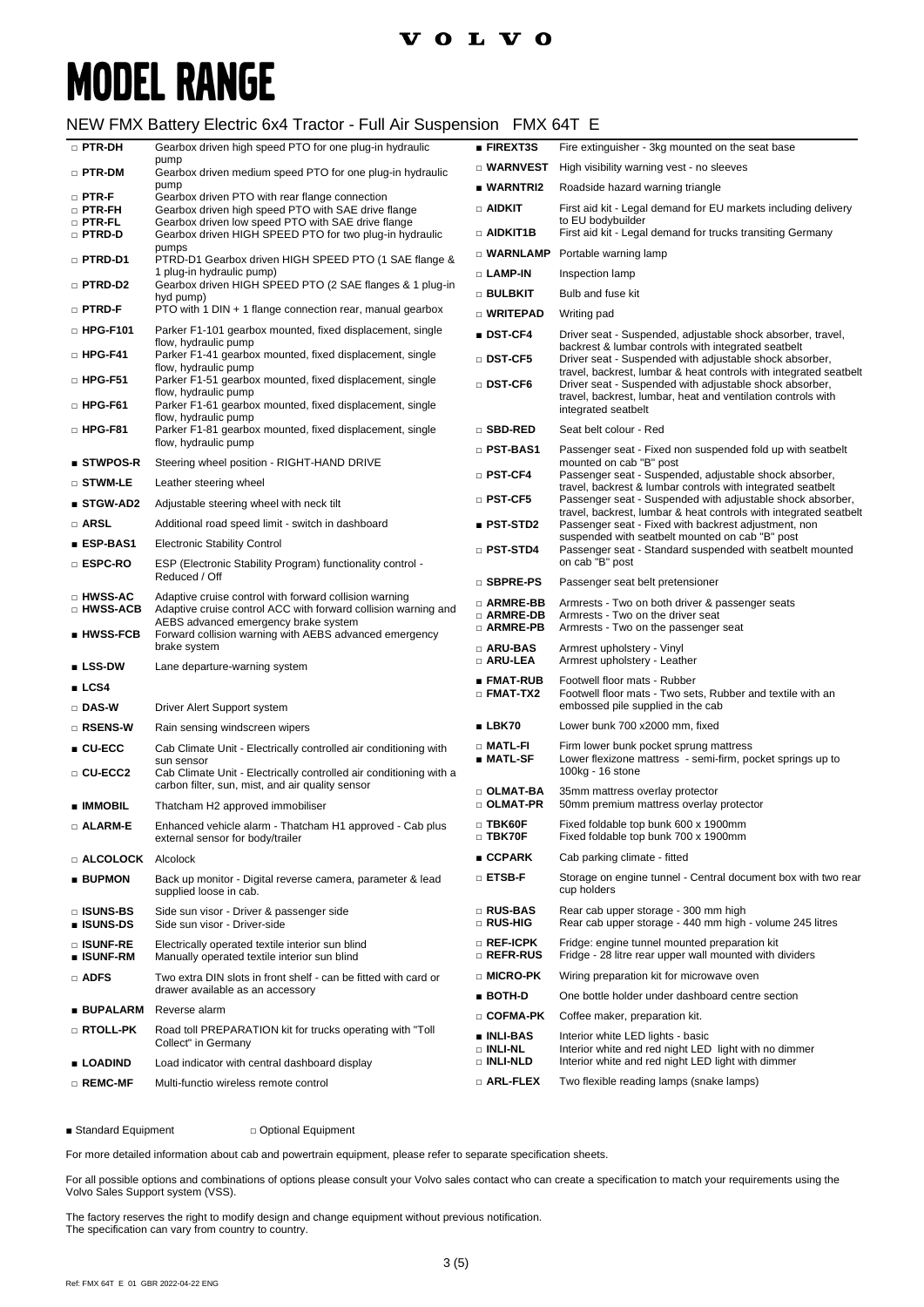### **VOLVO**

## **MODEL RANGE**

### NEW FMX Battery Electric 6x4 Tractor - Full Air Suspension FMX 64T E

| $\blacksquare$ RH-EE<br>□ RH-ER                                      | Fixed tinted glass sky window with emergency exit<br>Steel roof hatch - Electrically operated, rear opening with<br>emergency exit                                                                                                                                  | □ ANT-CBR                                               | Roof mounted antenna for CB radio, single aerial. Only<br>Globetrotter cabs brings in extra DIN slots.                                                                                                                          |
|----------------------------------------------------------------------|---------------------------------------------------------------------------------------------------------------------------------------------------------------------------------------------------------------------------------------------------------------------|---------------------------------------------------------|---------------------------------------------------------------------------------------------------------------------------------------------------------------------------------------------------------------------------------|
| $\square$ RH-ETR                                                     | Tinted glass roof hatch - Electrically operated, rear opening                                                                                                                                                                                                       | $\square$ ACCBR-AP<br>$\Box$ ACCBR-F                    | Front, middle & rear roof mounted accessory brackets<br>Front roof mounted accessory bracket                                                                                                                                    |
| □ RH-MTR                                                             | with emergency exit<br>Tinted glass roof hatch - Manually operated, rear opening with<br>emergency exit                                                                                                                                                             | $\Box$ ACCBR-FM<br>$\square$ ACCBR-FR<br>$\Box$ ACCBR-M | Front & middle roof mounted accessory brackets<br>Front & rear roof mounted accessory brackets<br>Middle roof mounted accessory bracket                                                                                         |
| □ AWIND-RF                                                           | Rear window                                                                                                                                                                                                                                                         | $\square$ ACCBR-R                                       | Rear roof mounted accessory bracket                                                                                                                                                                                             |
| □ SWIND-BS<br>□ SWIND-PS                                             | Extra side window on both sides behind "B" pillar<br>Cab side window - Left side rear behind 'B' post                                                                                                                                                               | $\Box$ ACCBR-RM<br>□ LADDER                             | Rear & middle roof mounted accessory brackets<br>Ladder back of cab                                                                                                                                                             |
| $\Box$ VANMIR                                                        | Vanity mirror in front shelf                                                                                                                                                                                                                                        | $\square$ Refs-tw                                       | White cab conspicuity markings by packed in cab                                                                                                                                                                                 |
| □ AS-FUS                                                             | Extra shelf in front upper storage compartments                                                                                                                                                                                                                     | $\square$ Refs-ty                                       | Yellow cab conspicuity markings by packed in cab                                                                                                                                                                                |
| □ INFOT-PK                                                           | Preparation kit for the mounting of a flat screen TV in cab<br>above the driver's door, includes bracket, electrical and<br>speaker connections                                                                                                                     | $\blacksquare$ 5WM-ISOM                                 | <b>SUPERSTRUCTURE PREPARATIONS</b><br>Fifth wheel mount - 50mm L profiles with 10mm ISO plate -<br>60mm high above chassis frame                                                                                                |
| <b>CAB EXTERIOR</b>                                                  |                                                                                                                                                                                                                                                                     | $5WT-JOS$                                               | Fifth wheel - Jost JSK 37 cast                                                                                                                                                                                                  |
| ∎ EXTL-BAS                                                           | Basic exterior finish - Satin Volvo badges, grey grille, instep,<br>bumper, bumper spoiler, grille, door handles mirror housing                                                                                                                                     |                                                         | Fifth wheel - Jost JSK 42 cast<br>Fifth wheel - SAF-Holland/+GF+ SK-S 36.20 cast                                                                                                                                                |
| ∎ LOCK-CTL                                                           | and sunvisor if specified.<br>Door locks - Central locking with key                                                                                                                                                                                                 | $\Box$ 5WH150<br>$\Box$ 5WH185                          | Leg-height - 150 mm<br>Leg-height - 185 mm                                                                                                                                                                                      |
| □ LOCK-REM                                                           | Door locks - Remote central locking                                                                                                                                                                                                                                 | $\blacksquare$ 5WLM-B                                   | Maintenance - Basic fifth wheel - standard top plate                                                                                                                                                                            |
| ∎ BUMP-HD                                                            | Heavy duty front bumper                                                                                                                                                                                                                                             | $\Box$ 5WL-S1                                           | Fifthwheel lubrication - Locking mechanism and top plate                                                                                                                                                                        |
| $\square$ ctiltp-e<br>∎ CTILTP-M                                     | Electrically operated hydraulic cab tilt<br>Manually operated hydraulic cab tilt                                                                                                                                                                                    | □ TCIND                                                 | Trailer connection indicator - Sensors for height, kingpin and<br>coupling lock                                                                                                                                                 |
| $\square$ FCABS-A<br>∎ FCABS-M                                       | Front cab suspension - Air<br>Front cab suspension - Mechanical spring                                                                                                                                                                                              | $\blacksquare$ RDECK<br>□ RDECK-M                       | Catwalk - Single plate and step<br>Catwalk - Extended with two plates and step                                                                                                                                                  |
| □ RCABS-A<br>∎ RCABS-M                                               | Rear cab suspension - Air<br>Rear cab suspension - Mechanical spring                                                                                                                                                                                                | □ SRWL-2RA<br>□ SRWL-2RW                                | Chassis-mounted working lamps - Two amber rear-mounted<br>LED lamps and 3 position switch<br>Chassis-mounted working lamps - Two white rear-mounted                                                                             |
| $\blacksquare$ MIRCFCPX                                              | Mirrors - Electrically heated and operated - FMX- main and<br>wide-angle with manually adjusted kerb view mirror on the<br>passenger side and position camera in nearside mirror arm. To<br>increase direct vision to the side the main mirrors have no<br>cowlings | □ SRWL-PK<br>□ SWL-2RA                                  | LED lamps and 3 position switch<br>Chassis-mounted working lamps - Side work and reverse lamp<br>preparation and 3 position switch - Max load 280W<br>Chassis-mounted working lamps - Two ambe rear-mounted<br><b>LED</b> lamps |
| $\blacksquare$ AMIR-F20                                              | Auxiliary front view mirror with a 200mm radius                                                                                                                                                                                                                     | □ SWL-2RW                                               | Chassis-mounted working lamps - Two white rear-mounted                                                                                                                                                                          |
| □ SUNV-H                                                             | External smoke grey sunvisor                                                                                                                                                                                                                                        | $\square$ SWL-PK                                        | <b>LED</b> lamps<br>Chassis-mounted working lamps - Side work lamp preparation                                                                                                                                                  |
| □ AD-ROOF                                                            | Cab roof deflector - Adjustable                                                                                                                                                                                                                                     |                                                         | and 2 position switch - Max load 280W                                                                                                                                                                                           |
| □ AD-SIDEL                                                           | Cab side deflector - Long extension panels.                                                                                                                                                                                                                         | $\blacksquare$ WL-TA1W                                  | Coupling light - White                                                                                                                                                                                                          |
| ∎ ADCF-F                                                             | Additional black edging on chassis side skirt                                                                                                                                                                                                                       | □ WLC-H2A                                               | Two H3/70W working lamps with amber coloured lens high<br>mounted back of cab                                                                                                                                                   |
| $\square$ hlp-st<br>□ HLP-ST2                                        | Headlamp protection<br>Mesh headlamp protection                                                                                                                                                                                                                     | $\square$ WLC-H2W                                       | Two H3/70W white working lamps high mounted on the back of<br>cab                                                                                                                                                               |
| ∎ DRL-LED                                                            | V-shaped daytime running lights                                                                                                                                                                                                                                     | □ WLC-PKH                                               | Preparation kit, cables and switch for high mounted working<br>lamps back of cab                                                                                                                                                |
| □ ASL-RF2                                                            | Two Hella H11 70W spotlamps in sign box                                                                                                                                                                                                                             | □ WLC-PKL                                               | Preparation kit, cables and switch for low mounted working<br>lamps back of cab                                                                                                                                                 |
| $\square$ BEACOA2F<br>$\scriptstyle\Box$ BEACOA2R<br>$\Box$ BEACON-P | Roof beacons - Two front roof mounted amber LED<br>Roof beacons - Two rear roof mounted amber LED<br>Roof beacons - wiring preparation only                                                                                                                         | □ WLC-PKLH                                              | Preparation kit - cables and switch for low and high mounted<br>working lamps back of cab.                                                                                                                                      |
| $\Box$ BEACONA4                                                      | Roof beacons - Four amber LED - two front/ two rear                                                                                                                                                                                                                 | ∎ ECBB-BAS<br>∩ ECBB-HIG                                | Bodybuilder electrical centre without bodybuilder module<br>Body builder electrical centre with body builder module                                                                                                             |
| $\square$ CABPT-R1                                                   | Single outlet for roof mounted accessories                                                                                                                                                                                                                          | □ ECBB-MED                                              |                                                                                                                                                                                                                                 |
| ∎ CABPT-R2<br>$\square$ SPOTP-F                                      | Twin outlets for roof mounted accessories.<br>Spotlamp preparation in front, max 280W                                                                                                                                                                               | □ BBCHAS1<br>□ BBCHAS3                                  | One 7-pole connector for Body builder interface<br>Three 7-pole connectors for Body builder interface                                                                                                                           |
| $\scriptstyle\Box$ Spotp-R<br>$\scriptstyle\Box$ spotp-rf            | Spotlamp preparation on roof, max 280W<br>Spotlamp preparation on cab roof and in cab front, max<br>2x280W                                                                                                                                                          | $\square$ bepr-t2                                       | Body builder electrical software preparation for tipper with<br>remote control                                                                                                                                                  |
| $\square$ ROS-IL<br>□ ROS-IL2                                        | Globetrotter roof sign illuminated<br>Preparation kit for illuminated roof sign with switch loose in<br>cab, fit after registration                                                                                                                                 | $\square$ exster                                        | External steering control - Volvo dynamic steering and<br>bodybuilder module prepared for external control system,<br>installed and computer by bodybuilder                                                                     |
| □ ROS-ILP                                                            | Roof sign illumination preparation kit                                                                                                                                                                                                                              | □ TD-BAS<br>□ TD-LED                                    | Trailer detection WITHOUT LED sensing<br>Trailer detection with LED sensing                                                                                                                                                     |
| $\Box$ CSGN-FMX                                                      | "Volvo FMX" headboard logo                                                                                                                                                                                                                                          | □ AUXL-SPK                                              | Electrical preparation kit - wiring and switch for snow plough                                                                                                                                                                  |
| □ HORN-F1S<br>□ HORN-R2S                                             | Horn - Air single tone - chassis mounted<br>Horn - Air - Two roof-mounted                                                                                                                                                                                           |                                                         | lights                                                                                                                                                                                                                          |
|                                                                      |                                                                                                                                                                                                                                                                     | □ TAILPRE2                                              | Tail lift preparation kit, wireless remote operation                                                                                                                                                                            |

■ Standard Equipment □ Optional Equipment

For more detailed information about cab and powertrain equipment, please refer to separate specification sheets.

For all possible options and combinations of options please consult your Volvo sales contact who can create a specification to match your requirements using the Volvo Sales Support system (VSS).

The factory reserves the right to modify design and change equipment without previous notification. The specification can vary from country to country.